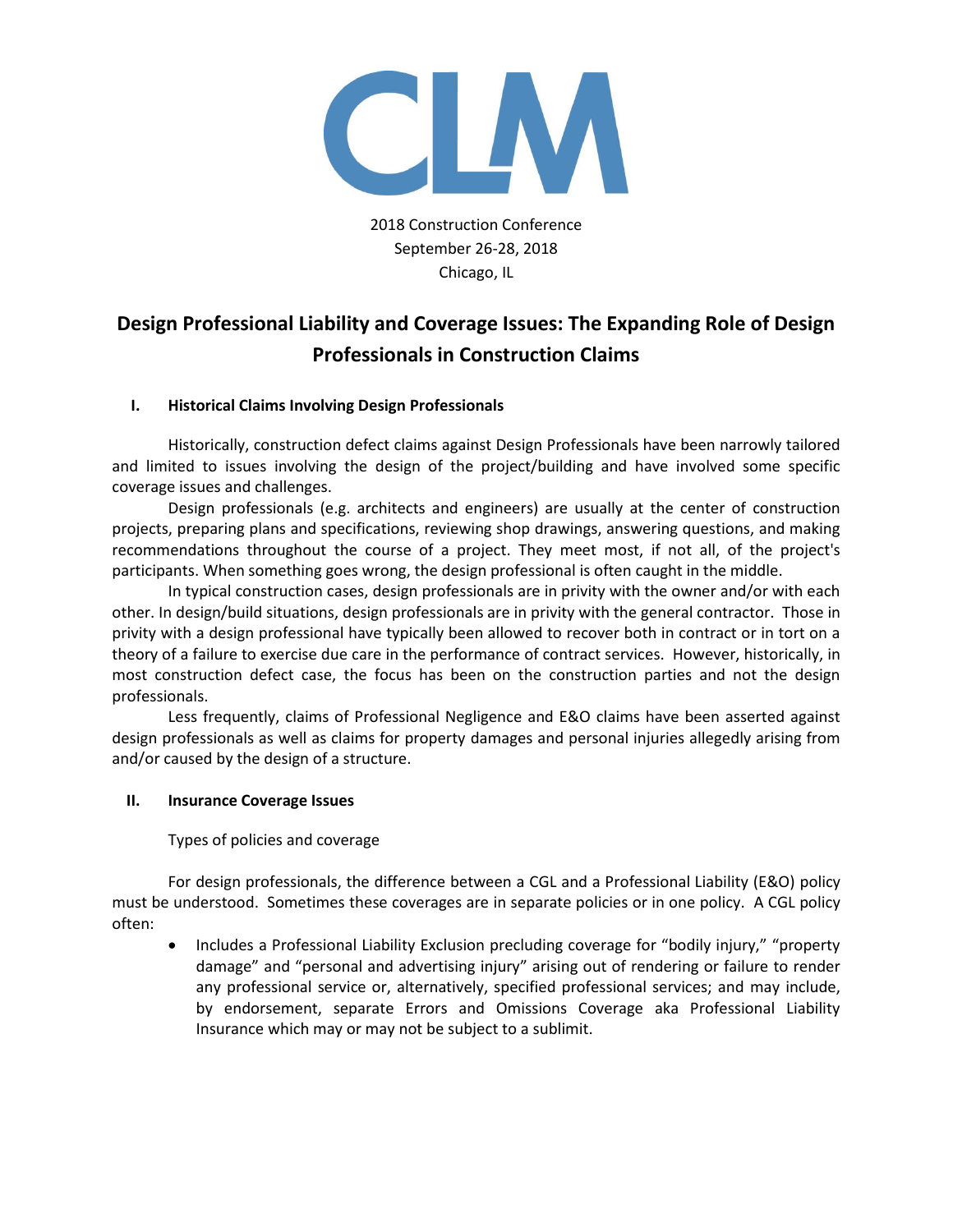• Covers liability arising from the mistakes inherent in the practice of the particular profession or business and usually applies not only to "bodily injury" and "property damage" claims, but also to claims including pure economic loss.

While CGL coverage may provide some limited coverage for losses arising out of design errors, CGL coverage is not a substitute for Professional Liability (E&O) coverage. These distinctions can be described as follows:

**CGL Coverage:** Designed to provide comprehensive insurance coverage, such as premises and operations liability, protective liability, broad form property damage liability, etc., to protect the insured against liability arising out of "bodily injury" and "property damage" to third parties caused by an "occurrence" ("accident") and "personal and advertising injury" (injury arising out of commission of specified offenses, injury which is rarely involved in a claim against a design professional)

**Professional Liability (E&O) Coverage:** Designed to provide coverage for coverage for liability arising from the mistakes inherent in the practice of that particular profession or business and caused by a negligent act, error, or omission committed by the insured in the course of providing professional services. The intent is to cover only breach of the professional's traditional duty of care (duty to use the degree of care and skill expected of a person in the same profession).

## *Key differences:*

- 1. CGL coverage is typically occurrence-based whereas Professional Liability coverage is typically claims-made;
- 2. CGL policies typically have no limit regarding defenses costs payments while Professional Liability policies typically limit total payment, including defense costs, to the limit of liability purchased (i.e. they are eroding aka burning, limits policies);
- 3. CGL policies usually carry low deductibles, whereas many Professional Liability policies apply high per-claim deductibles;
- 4. CGL coverage responds to bodily injury and property damage, whereas Professional Liability policies provide coverage against a broader array of damages, including economic damages;
- 5. As a general rule, CGL insurers allow their insureds to add additional insureds to their policy at little or no additional cost, whereas Professional Liability insurers generally do not.
- 6. E&O coverage requires negligent act during the policy period to trigger coverage whereas CGL coverage requires "property damage" (or "bodily injury") caused by an occurrence and occurring during the policy period.
- 7. E&O coverage does not require an "occurrence" ("accident").
- 8. E&O coverage typically requires that the named insured consent to a settlement, and this requirement has implications regarding reporting and ability to settle.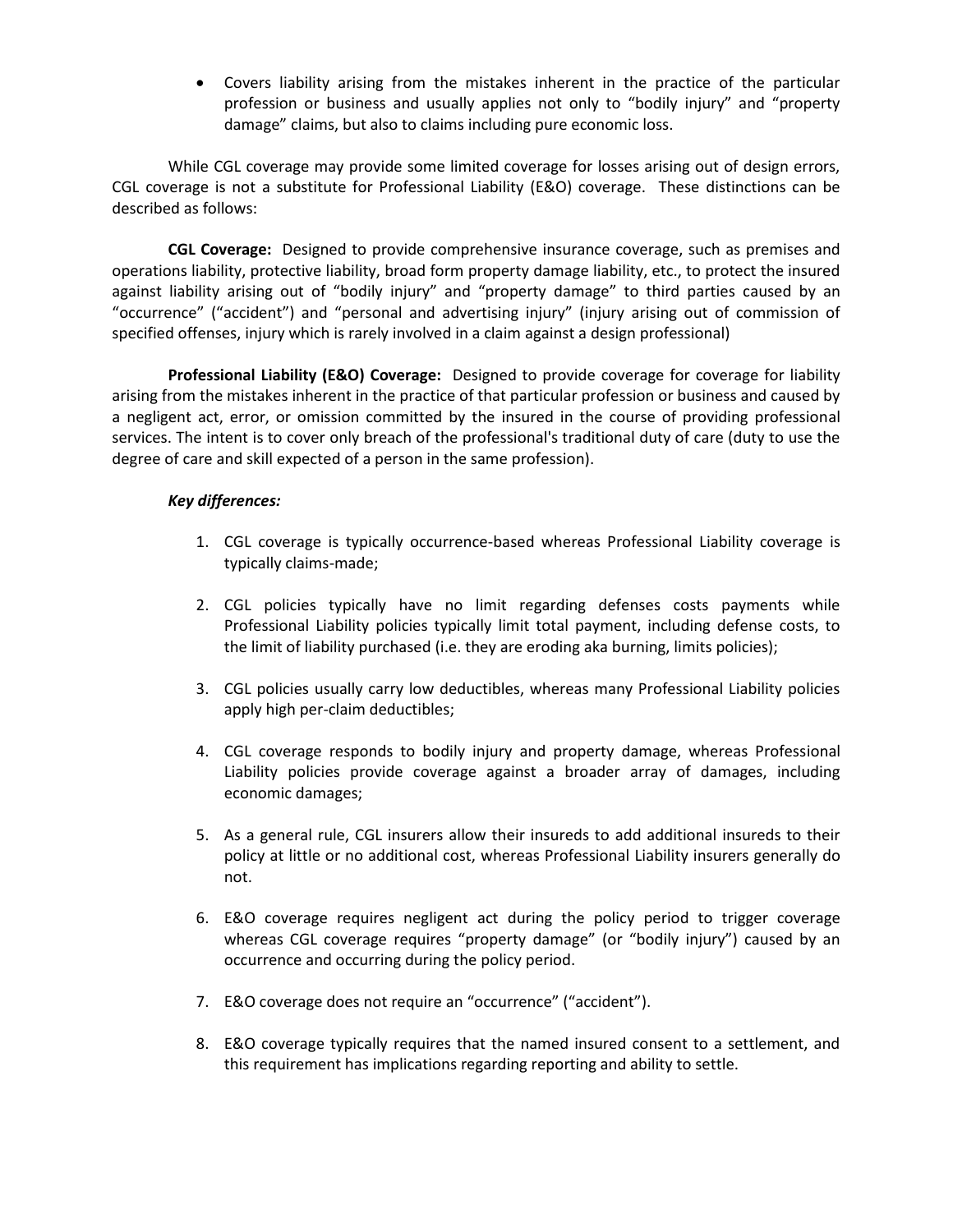Evaluation of the coverage issues for design professionals requires careful consideration of the **exclusions** on the different policies. First, for the CGL policies, the following exclusions generally apply:

*Professional Liability* – Liability arising out of rendering or failure to render professional services. Applies to professional negligence. Does not apply to (coverage would still be afforded for liability for) breach of general, nonprofessional duty of due care which would be expected on the job from any conscientious and competent contractor, e.g. breach of duty owed by all involved in a project to report and warn of unsafe conditions; failure to properly supervise construction; administrative error (clerk fails to timely provide plans); garden variety negligence (ex. mistakenly cutting pipe during construction) rather than conduct requiring application of specialized knowledge. Where "professional service" is not defined in the policy, typical interpretation: business activity conducted by the insured that involves specialized knowledge, labor, or skill, and is predominantly mental or intellectual as opposed to physical or manual. Exclusion only applies if the insured was performing professional services with respect to the specific event on which the claim is based, not merely during the performance of professional services in general (ex. Architect on construction site in professional capacity but conduct is limited to warn of dangerous condition he notices).

#### *E&O Exclusions:*

*Prior Acts* – retroactive date

*High-Risk Design* (ex. unusual or experimental professional services or procedures; surveys, soil testing, subsurface conditions; air conditioning; heating; sewage or hazardous waste treatment; asbestos; pollution)

*Contractual Liability* (exclude breaches of contract based on other than professional negligence – e.g., failure to provide accurate cost estimates or timely complete plans and specifications, express warranties and guarantees, contractual indemnification of others).

*Construction* (e.g. liability arising out of "[a]ctual construction activities by the insured; assembly, construction, erection, fabrication, installation or supply of products or materials by the insured")

*Deliberate misconduct* (e.g. dishonest, fraudulent, or criminal acts, error, or omissions; intentional torts including libel or slander; infringement of copyrights, trademarks, or patents; industrial piracy, unfair business practices, misappropriation of trade secrets; punitive damages; fines or penalties.)

When a complaint alleges that an injury occurred both because of negligent professional services and negligent services of some other kind, both CGL and professional liability insurers are likely to owe a duty to defend the design professional.

## **III. Changes in The Coverage Issues with The Changes in The Industry**

Traditionally, there have been three standard (ISO) Contractors Professional Liability endorsements available to modify CGL coverage where insured provides at least some architect, engineer or surveyor services. Which ISO endorsement is used makes a difference in the scope of coverage:

## *A. CG 22 43 – Exclusion - Engineers, Architects, or Surveyors Professional Liability:*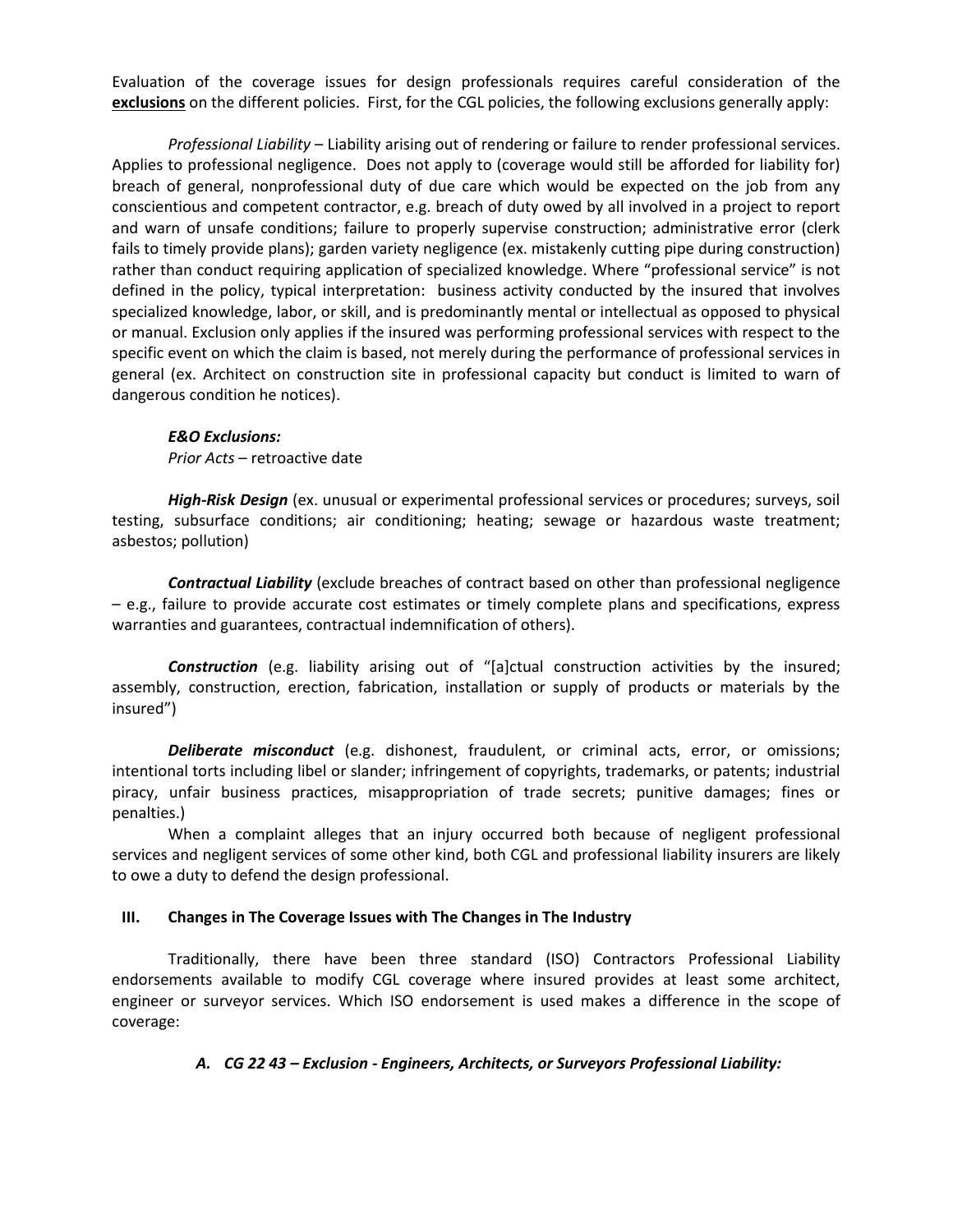This has become known as the "clean sweep" exclusion. The basic standard CGL coverage form excludes, by way of an exception to the policy definition of "insured contract," any liability under a contract or agreement that indemnifies an architect, engineer, or surveyor, or under which the insured, if such a professional, assumes liability arising from its rendering or failure to render professional services. When the CG 22 43 endorsement is used to modify the coverage form, it excludes from CGL coverage all other professional liability which could otherwise attach. The purpose of this endorsement is to keep the CGL insurer from paying a loss that can be covered under a Professional Liability policy.

## *B. CG 22 79 – Exclusion – Contractors Professional Liability:*

Designed to be added to policies covering construction contractors that also provide professional engineering, architectural, or surveying services to others. The CG 22 79 endorsement excludes liability for professional engineering, architectural, or surveying services (1) that the named insured provides to others in the capacity of an engineer, architect or surveyor; and (2) that the named insured provides, or hires independent professionals to provide, in connection with construction performed by the named insured. However, the endorsement specifically preserves coverage for "services within construction means, methods, techniques, sequences, and procedures employed by you in connection with your operations in your capacity as a construction contractor." This exception to the exclusion clarifies that services that are part of construction operations will not be excluded by the professional services exclusion.

## *C. CG 22 80 – Limited Exclusion – Contractors – Professional Liability:*

Designed to be added to policies covering construction contractors who may provide professional services to others. The CG 22 80 endorsement is similar to the CG 22 79 endorsement in that both endorsements exclude professional errors or omissions in connection with engineering, architectural, or surveying services that the named insured provides in its capacity as an engineer, architect, or surveyor. However, in contrast to the CG 22 79 endorsement, the CG 22 80 endorsement does not exclude coverage for the liability of a contractor who designs and builds a project for others, whether the design work is performed by the named insured or by a subcontractor.

#### **IV. Hybrid Policies**

Carriers are now offering new insurance products that provide coverage for businesses involved in the building industry that previously would not have purchased E&O insurance, but as their roles evolve the scope of the services they provide is expanding to include some design activities, e.g. HVAC vendor that provides HVAC maintenance but also provides consulting services in connection with the design of a HVAC system. Their typical CGL policy would not provide coverage for any claims arising out of the design consulting services they provided. They can purchase a package policy that provides the coverages in a CGL policy as well as pollution and professional liability coverages. These specialty package policies typically include 4-5 coverage parts that will cover property damage, bodily injury, pollution liability and professional liability. The challenge presented by these policies is to determine whether or not professional services were actually provided, and which coverage should apply since several may be triggered. In addition to these package policies, carriers are drafting specific Professional Liability endorsements directed at non-traditional design professionals to cover atypical situations where some design services are provided.

In addition to package policies, carriers are also providing hybrid policies that tailor the coverage specifically to contractors, and other similar businesses, that also provide some design services.